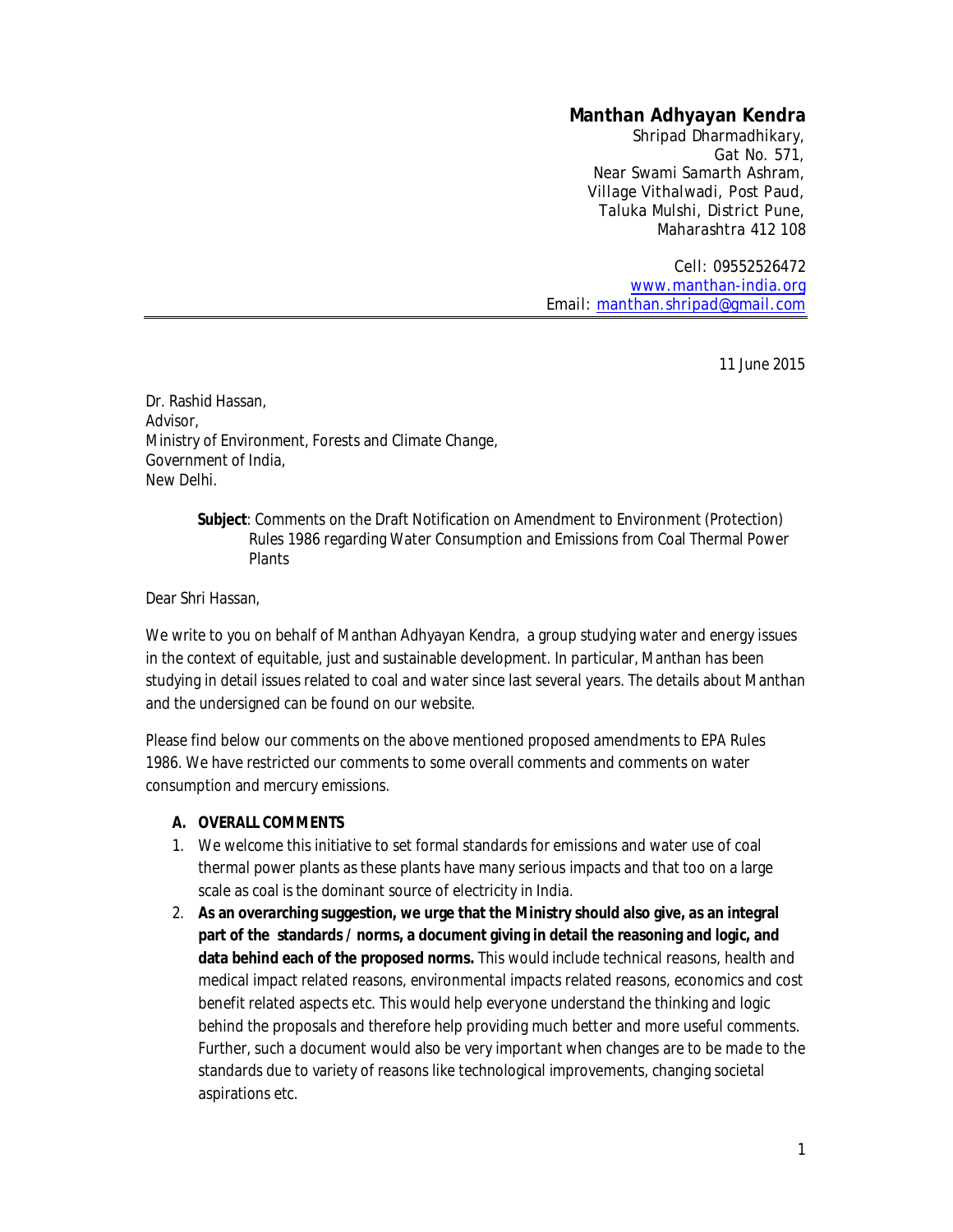- 3. We would also like to suggest that on receiving the comments, the Ministry should collate the comments and put these up on the website along with its own thinking on the comments and how this and the comments have shaped its final decision.
- 4. In the Draft Notification, we see that for several parameters, the norms are given for plants operating or to be installedin specific time periods. These are given as pre-2003, 2003 to 2006, and after 2017. This leaves a big gap of the years from 2006 to 2017, and leaves out a large number of plants outside the purview of the notification. We are sure that this is not the intention. If it is, we urge that this should not be done, and that plants commissioned during this period should also be brought under the purview of the standards. Or is it a typographical errors, and the middle time interval is to be 2003 to 2016 and not 2006? This may be clarified.
- 5. In the notification, the time periods mention TPP (units) "installed" before or after such and such date. Since the word installed may lead to differing interpretations, we suggest the use of the word "commissioned" which has a well understood meaning. You could also use" date of commercial operation or synchronisation".

# **B. WATER CONSUMPTION**

These comments pertain to the proposed norms for water consumption, under Sec 5 (a).

- 1. We welcome the setting up of formal standards for specific water consumption. This is very necessary as coal thermal power plants consume large quantities of water and this has significant impact on the water resources and other water uses.
- 2. The norm that all coal thermal power plants with once through cooling will have to go for Cooling Tower based systems is welcome.
- 3. The norm that existing plants with cooling towers shall reduce their specific water consumption upto 3.5 cu.m per MWh is good, **but we urge that this should be further reduced to maximum of 3 cu.m per MWh.** The report by CEA on Minimisation of Water (CEA 2012) has clearly indicated (Page 9) how specific water consumption can be brought down to the level of 3 cu.m/MWh.
- 4. We also urge that these plants should be required to move to Zero Liquid Discharge as is being required for the plants installed after 2017.
- 5. The requirement for all plants installed after 2017 to meet specific water consumption norms of 2.5 cu.m / MWh is good and welcome.
- 6. For all the above (for Sec 5(a) 1,2,3) it should be clarified that the specific water consumption includes water for all needs and uses of the power plant including potable water, colony supply and not just water for cooling needs.
- 7. The requirement that all new plants post 2017 move to Zero Liquid Discharge (ZLD) is also welcome. However, since the guidelines for ZLD are yet to be finalised, it would be **important to explicitly include certain conditions of ZLD in this notification itself**. Otherwise there could be several loopholes which would defeat the very purpose of ZLD. We suggest that the following should be included in the notification as a part of the concept of ZLD: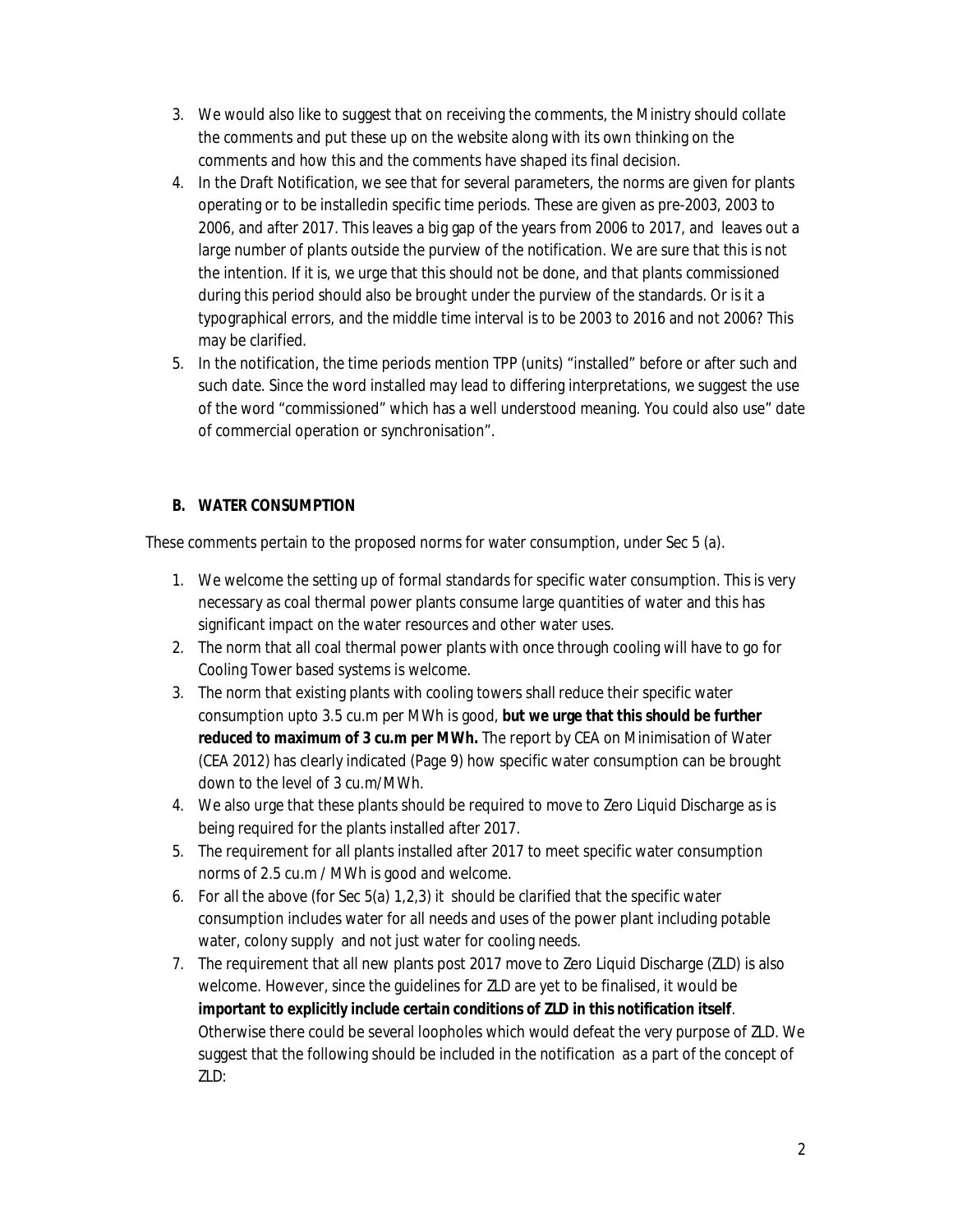- a. The plant boundary definition should be made clear as the ZLD means no liquid discharge outside the plant boundary.
- b. **We urge that the ash pond should be inside the plant boundary** otherwise, the large amounts of leakage, surreptitious discharge etc. from ash ponds render the notion of ZLD meaningless. Given that the rules require all fly ash to be utilised to the extent of 100%, it is expected that only bottom ash would be disposed in the ash pond. Thus, there should be little problem in accommodating the ash pond inside the plant boundary.
- c. **ZLD means that there should not be any forceful injection into groundwater or recharge into ground water by any other means of the liquids generated by the plant.**
- **d. ZLD should strictly mean recycling the treated effluents back for re-use in industrial or domestic purposes but excluding any use or disposal or release in ambient environment. To clarify further, this also means that recycled water should not be used for dust suppression, green-belt development, watering trees/ gardening, irrigation etc.**
- **e.** Since the treatment of effluents is likely to generate solid waste that will have several different contaminants, it is critical that this be disposed-off safely as per the norms for solid waste disposal / hazardous waste disposal as applicable.

## **C. MERCURY EMISSION STANDARDS**

- 1. The setting of standards for emission of mercury from coal TPPs is a welcome step as till now, there were no standards for the same.
- 2. However, no basis or rationale is given for adopting this limit, which is considerable more relaxed that standards in the US or EU. We urge that the justification for the limit be also formally presented as a part of the standard.We have already made this point as a general point earlier, but in case of mercury standards, this becomes important because of the fact that the proposed standards appear to be too weak.
- 3. The proposed standard, at 0.03 mg/Nm3, appear to be weak. A report by Central Institute of Mining and Fuel Research (CIMFR 2014) gives mercury emission from three TPPs in India, namely NTPC, Talcher, CEB, Korba and CESC, Budge Budge. (CIMFR 2014: 27). The values for Hg in flue gas were found respectively to be 14.84, 11.50 and 4.24 micro-gram per Nm3 or 0.01484, 0.01150 and 0.00424 mg/Nm3. While this is a very small sample, it is still indicative of the fact that current mercury emissions appear to be much lesser than the proposed limit.

Given this, it is unlikely that the new standards will require existing or new plants to take any measures, additional or otherwise. There will be no push to reduce any emissions, and thus even the existing total emissions of mercury are unlikely to be reduced.

This will have serious consequences for there is evidence that even current emissions of mercury are leading to mercury contamination of water and land in areas around thermal power plants, and this is leading to excessive levels of mercury in human beings, with all the resultant health impacts. This is of particular significance in areas where coal thermal power plants are clustered.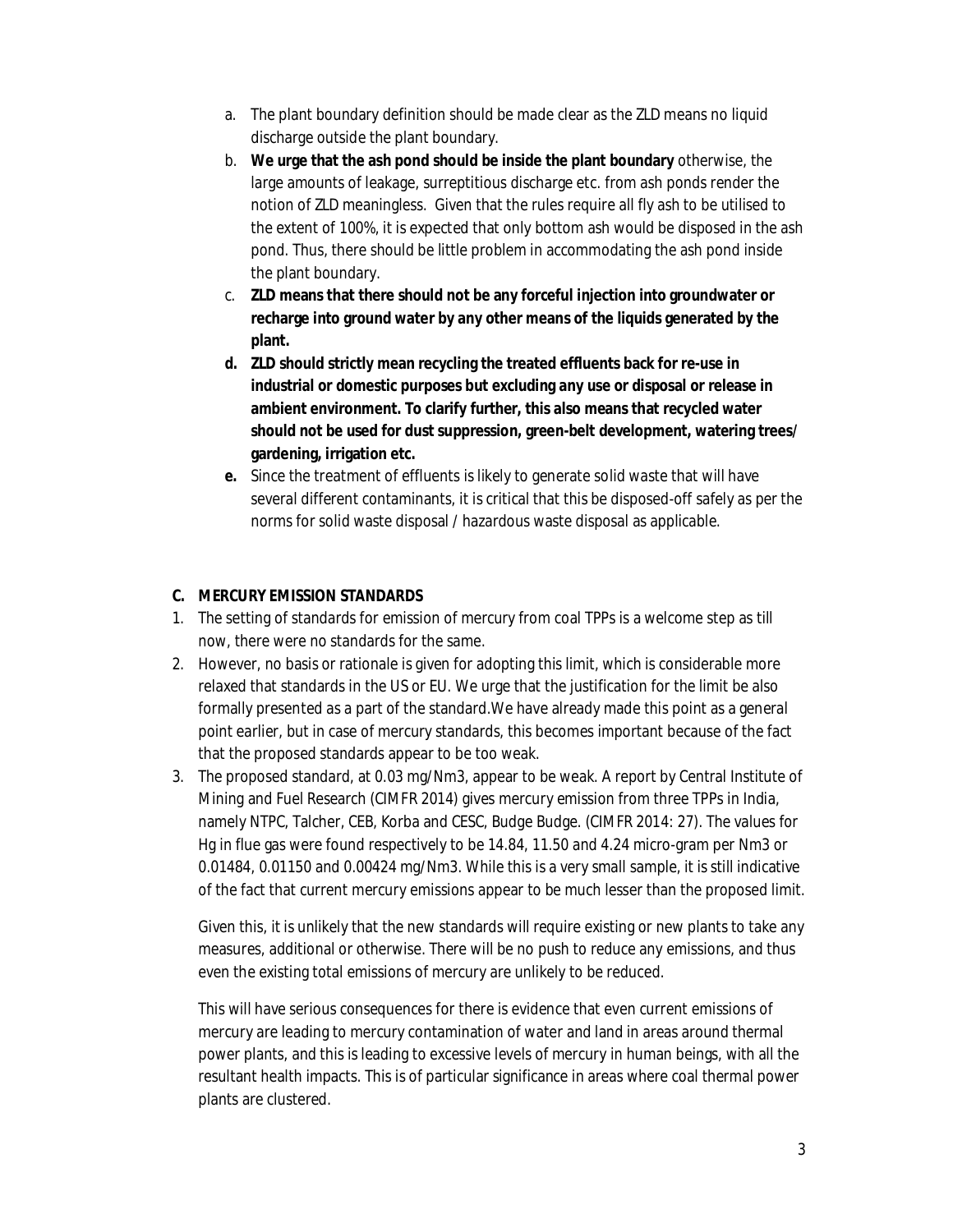For example, see the study by Centre for Science and Environment (Ramakant *et al* 2012), which documents the excessive levels of mercury in soil, groundwater and surface water bodies like local lakes and *nallahs* in the area around the Rihand dam, which is one of the earliest clusters of coal thermal power stations in the country. More worrying, the study also finds levels of mercury in human hair and blood that exceed safe limits in significant number of samples. This study has also been reported in Down to Earth (Juneja 2012).

#### **Thus, there is a need to have a much stricter standard than what is being proposed.**

Similarly, with more plants coming online, the total emissions of mercury would continue to grow. The CIMFR report, even with its very limited sample and conservative assumptions based on this limited sample<sup>1</sup> estimates that total mercury emissions to atmosphere in India from thermal power plants rose from 18.73 t/year to 26.56 t/year (CIMFR 2014:35), and projects it to go up to 59.28 t/year in 2016 and 95.82 t/year in 2021. Since the proposed standards will not require any power plants to reduce their emissions, it is unlikely that they will reduce this projected increase in mercury emissions.

# **This too calls for a much stricter standard than what is being proposed, to the extent and with the aim of significantly reducing total mercury emissions in the country and also containing the local level impacts.**

4. Another issue of concern is that significant part of the mercury from the feed coal remains with the fly ash, and in case of FGD, with the FGD sludge/water/gypsum. The amount would vary depending on several conditions. The CIMFR report (Page 27) notes a study of NTPC power plants where the amount of feed coal mercury that ends up in fly ash ranges from 26.29% to 48.50%.

The *Technical EIA Guidance Manual for Thermal Power Plants* by the Ministry of Environment and Forests (GoI 2010:Annexure 1, page i) states that

> "Upon combustion, coal flyash tends to have a higher concentrationof mercury, and estimates indicate that Indian coal ash has an average mercuryconcentration of 0.53 mg/kg, based on measurements from a few selected power plants."

This is a significant level of fly ash concentration and a huge cause for concern as fly ash management in the country is highly problematic. Large quantities of fly ash routine are dumped on land, farms,and in and around water bodies; many fly ash ponds are unlined, and leakage from ash ponds is also a regular occurrence. Breaches are also not uncommon. Ash pond decant is many times discharged to the local water bodies. Dry ash depositionfrom uncovered transport, from wind-borne ash dust from ash ponds - on farms, homes, fields and water also takes place frequently. The risks from leaching of mercury and other pollutants from fly ash and contamination of water sources are quite high. This has serious implications for health of the communities that depend on the water from these water bodies and on the fish from these water bodies.

1

<sup>&</sup>lt;sup>1</sup> An Output Distribution Factor (amount of Hg in feed coal that is finally emitted to atmosphere) value of 0.58 as against an ODF value of 0.9 as per UNEP Tool Kit. (CIMFR 2014: 9)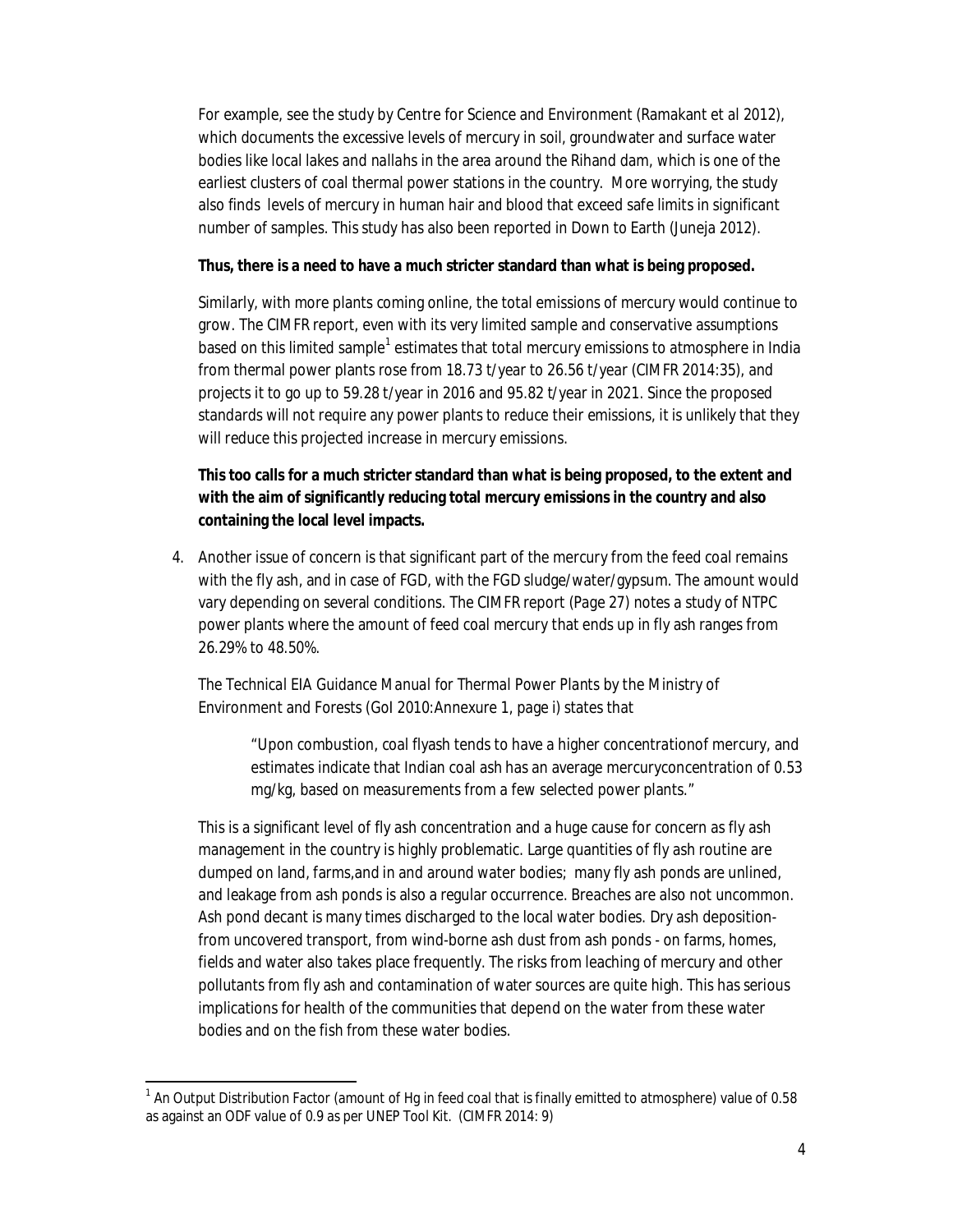The *Technical EIA Guidance Manual for Thermal Power Plants*(GoI 2010: Annexure I, page i) warns:

"A growing concern in India is the release of various toxic trace elements such as mercury(Hg), arsenic (As), lead (Pb), cadmium (Cd), etc., from power plants through the disposaland dispersal of coal ash. *Among the various toxic elements mercury emissions from coal based TPP are of particular concern, mercury emitted in flue gases or in flyash/bottomash that is disposed off in ash ponds enters the hydrological system, wherein the mercury can be methlyated. Then this methyl-mercury can then enter the human food chain, mainly through consumption of fish* (Shah et al., 2008). Thus this food chain exposurepathway to mercury at high levels can harm the brain, heart, kidneys, lungs, and immunesystem of people of all ages". (Emphasis added).

**Given this, there is an urgent need to have proper norms for mercury in fly ash, and in general a much better ash management regime, in addition to norms for emissions of mercury.** 

- 5. Similar is the case with the FGD gypsum and sludge. There have to be accompanying norms for the disposal of this, else there are risks from the mercury leaching out and entering the biological systems.
- 6. Sometimes a case is made for washing of coal as a means to control mercury emissions by reducing the mercury in feed coal. While this offers some benefits, it should be noted that washing does not eliminate pollutants, it only separates the same. The washery rejects would then have much higher levels of mercury as compared to raw coal. The status of disposal of washery rejects in India is also highly problematic with these rejects often dumped in the open. The case with washery slurry is equally bad, with even slurry from supposed "zero liquid discharge" plants being discharged into rivers. The case of washeries around the Damodar river in Dhanbad / Jharia are an example of this. Thus, there is need for proper and stringent standards for the management of washery rejects and slurry too.
- 7. Hence, we urge that apart from the emissions, there is a need to track the pathway of the remaining mercury too and provide proper standards and regulations for the same. Without that, the emission norms would remain of limited effectiveness.
- 8. It is also necessary that the measurement period be indicated as an integral part of the mercury emission norms. **We would strongly urge that there should be a continuous emission monitoring system for mercury emissions, and then suitable averages / median values / high values from this can be taken for assessment of compliance with norms.**
- 9. We also suggest that while there are advantages, there are also problems with norms which are on the basis of flue gas volume. We would suggest that the same norms be also expressed in terms of some performance related parameter, for example, on per MWh output. This is the practice in the USA and has several advantages. The compliance requirement should make it mandatory to meet both the norms.
- 10. Compliance is a serious problem with most environmental norms. These norms will be of little use if compliance cannot be ensured. As a part of that, we urge that all the data from the emissions monitoring should be public, and be available on a real time basis on the website of the plant and the appropriate pollution control board.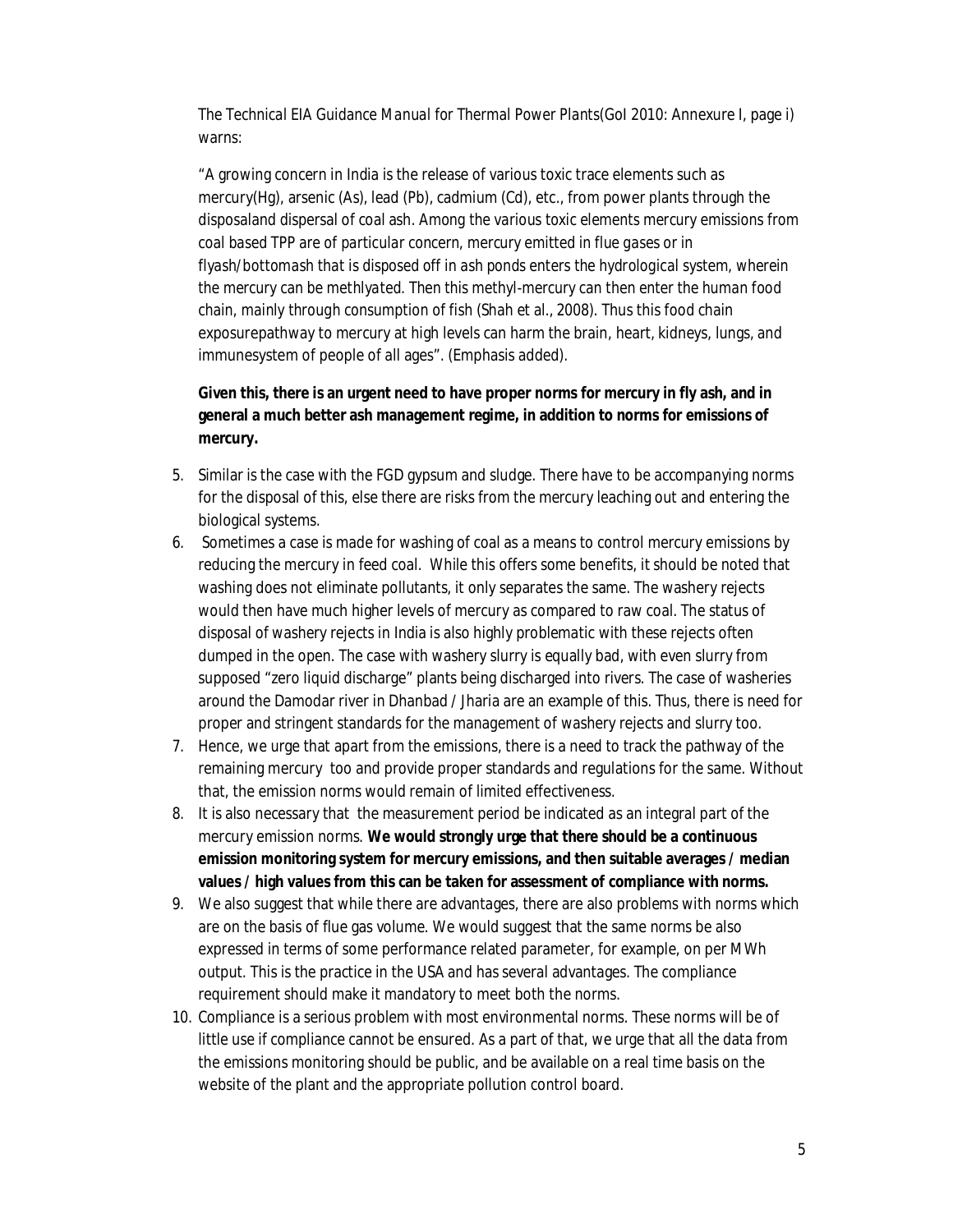11. Lastly, we also suggest that there should be a requirement for the plant to maintain a mercury balance –of total mercury entering the plant via feed coal and other means and where this mercury ends up - and submit this to the MoEF every month / quarter, as also make it public, including on the website. This would be useful to ensure compliance and also help monitor how much mercury is ending up in the environment where it can cause damage.

We would be happy to provide any clarifications and further inputs on these.

Thanking you,

Sincerely,

Adhormodlikan

Shripad Dharmadhikary, Jinda Sandbhor

Manthan Adhyayan Kendra

References:

CEA (2012): *Report on Minimisation of Water Requirement in Coal Based Thermal Power Stations.* Central Electricity Authority, Government of India, New Delhi. Web Link http://www.cea.nic.in/reports/articles/thermal/min\_of%20water\_coal\_power.pdf Downloaded on 19th March 2014.

CIMFR (2014): *Assessment of the Mercury Content in Coal fed to Power Plants and study of Mercury Emissions from the Sector in India.* Central Institute of Mining & Fuel Research (CIMFR),Government of India, Dhanbad. Web Link -

http://www.unep.org/chemicalsandwaste/Portals/9/Mercury/REPORT%20FINAL%2019%20March% 202014.pdf Downloaded on 28th May 2015

CPCB (2015): *Guidelines on Techno-economic Feasibility of Implementation of Zero Liquid Discharge (ZLD) for Water Polluting Industries.* Central Pollution Control Board, Government of India, Delhi. Web Link - http://cpcb.nic.in/Final-ZLD(Draft)1.pdfDownloaded on 28th May 2015.

India, Government of (2010): *Technical Guidance Manual for Thermal Power Plants.* Ministry of Environment and Forest, Government of India, New Delhi. Web link http://environmentclearance.nic.in/writereaddata/Form-1A/HomeLinks/TGM\_Thermal%20Power%20Plants\_010910\_NK.pdfDownloaded on 11th Sept 2013.

Juneja, S (2012): *India's Minamata*, Down to Earth web portal, New Delhi, India. Web Link http://www.downtoearth.org.in/content/india-s-minamataDownloaded on 10th June 2015.